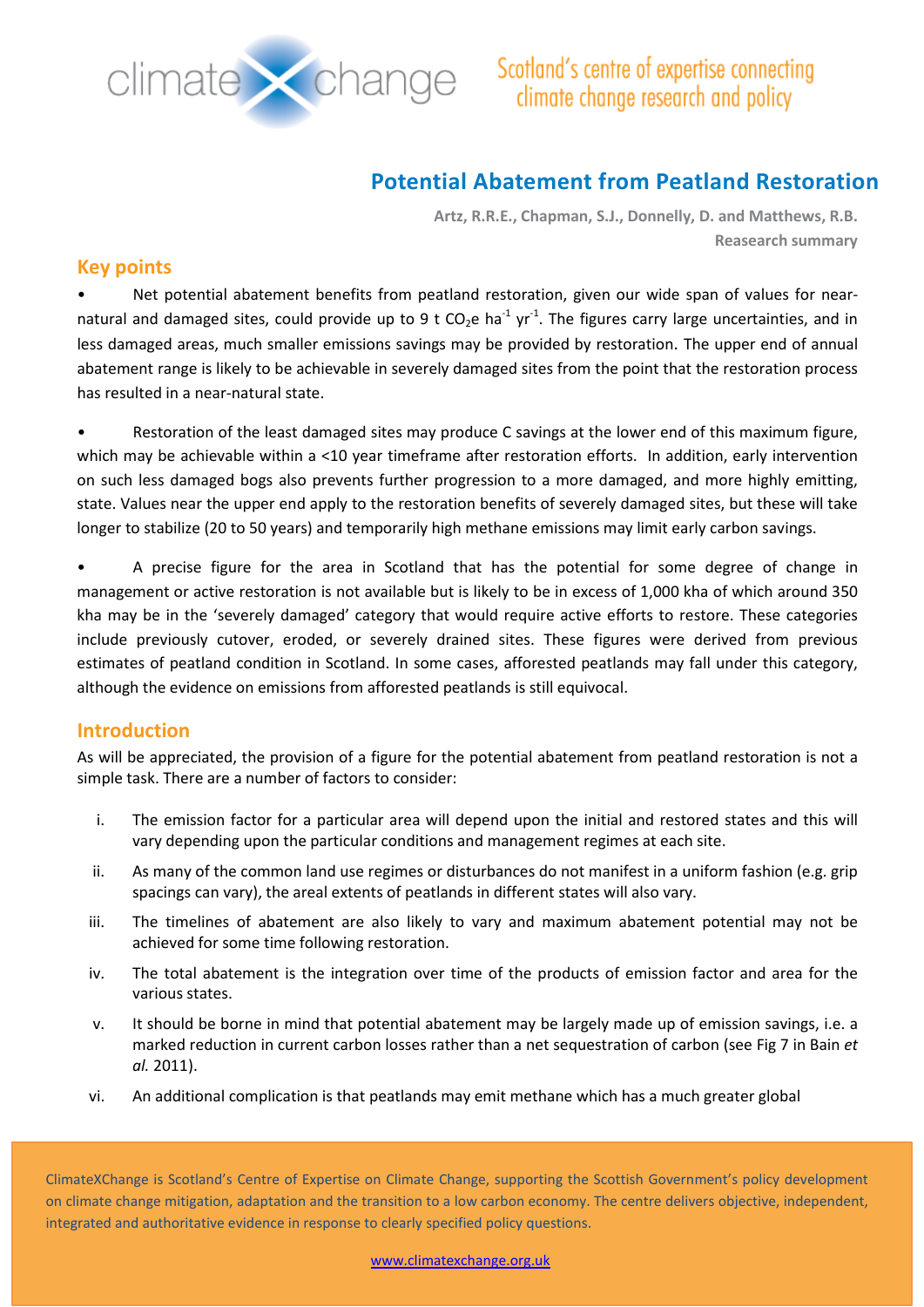warming potential in comparison to carbon dioxide. Values of CO<sub>2</sub>e (carbon dioxide equivalents) are often calculated using a 100-year time horizon. This is a purely arbitrary period and some have argued that a 500-year time horizon is more relevant to the lifetime of a peatland and this would play down the impact of methane. Nitrous oxide emissions are generally considered to be negligible unless nitrogen fertiliser is involved or in the Central Belt where atmospheric N deposition is still a factor (Drewer *et al.,* 2010).

As requested, a detailed literature review will not be given; recent reviews have covered in detail most of the pertinent primary sources (Lindsay 2010; Worrall *et al.* 2011; Bain *et al.* 2011). What emerges is that until very recently there has been a wide range of opinions as to the efficacy of peatland restoration for significant abatement: at one end "Restoration of peatlands is a low hanging fruit, and among the most cost-effective options for mitigating climate change." (Bain *et al.* 2011), and at the other, Moran *et al.* (2011) in their computation of MACC curves concluded that "Peatland restoration may offer (a) small volume of cost-effective abatement potential but there is scientific uncertainty about the volume." and excluded it from their list of abatement measures. However, one of the authors of the latter publication has subsequently written an update in which he concludes "restoring degraded peatlands through grip blocking are comparable to some other mitigation activities currently being promoted" (Moxey 2011). Hence, a consensus appears to have been reached that peatland restoration is a highly significant carbon abatement strategy.

Additionally, it must be pointed out that current understanding is based upon very few actual studies. Only one complete budget has been published to date for a peatland in Scotland (Auchencorth Moss) and this was for a lowland raised bog in a semi-natural state (though it had been subject to some drainage in the past). Figures have been derived from partial studies at other sites in Scotland, similar studies in the rest of the UK (though again scanty) and studies in Europe and elsewhere with the caveat that the further afield from Scotland one gets the greater the differences in peatland ecology and climatic conditions and the less applicable the values obtained are likely to be.

# **Provisional emission factors**

The available literature values have been analysed in relation to the likely condition of the peatland under study (Table 1). Data in the literature vary in terms of the completeness of the carbon budgets presented. In some cases, only carbon dioxide exchange has been studied. Net exchange of  $CO<sub>2</sub>$  is generally the largest component of the total C budget. Therefore, in tandem with the short timeframe available for this policy briefing, all available data on a g C m<sup>-2</sup> yr<sup>-1</sup> basis were converted to CO<sub>2</sub> equivalents using a simplistic conversion of the carbon content of carbon dioxide (i.e. multiplied by 3.664). Hence, the emission factors in Table 1 do not take into account the global warming potential of methane. However, a recent scientific discussion (February 2013) has prompted revision of this document to include a preliminary analysis for near-natural peatlands in the Northern hemisphere where the global warming potential of methane is taken into account (Table 2). The data suggest that a peatland in near-natural state is likely to function as a carbon sink, both in terms of the net ecosystem carbon balance (NECB) and also in global warming potential terms. Due to the timeframe available to produce this policy briefing, such an in-depth analysis was not feasible for the other condition classes, as this would have necessitated extensive review of the primary literature associated. In addition, although the IPCC guidelines for National Greenhouse Gas Inventories (Wetland Supplement) are currently undergoing revision, the current reporting structure under the IPCC 2006 guidelines are only based on  $CO<sub>2</sub>$  and N<sub>2</sub>O emissions (IPCC, 2006).

For near-natural peatlands, the only currently available Scottish data relate to balances for Auchencorth Moss, which are between -3.7 t CO<sub>2</sub>e ha<sup>-1</sup> yr<sup>-1</sup> (net uptake, Dinsmore *et al.* 2010) and +0.3 t CO<sub>2</sub>e ha<sup>-1</sup> yr<sup>-1</sup> (net loss, Billett *et al.* 2004), in several climatically different years (Table 1). These figures include net exchange of greenhouse gases (CO<sub>2</sub> and CH<sub>4</sub>) as well as fluvial export. Expressed in global warming terms (Table 2), this site also appears to be net cooling over all studied years.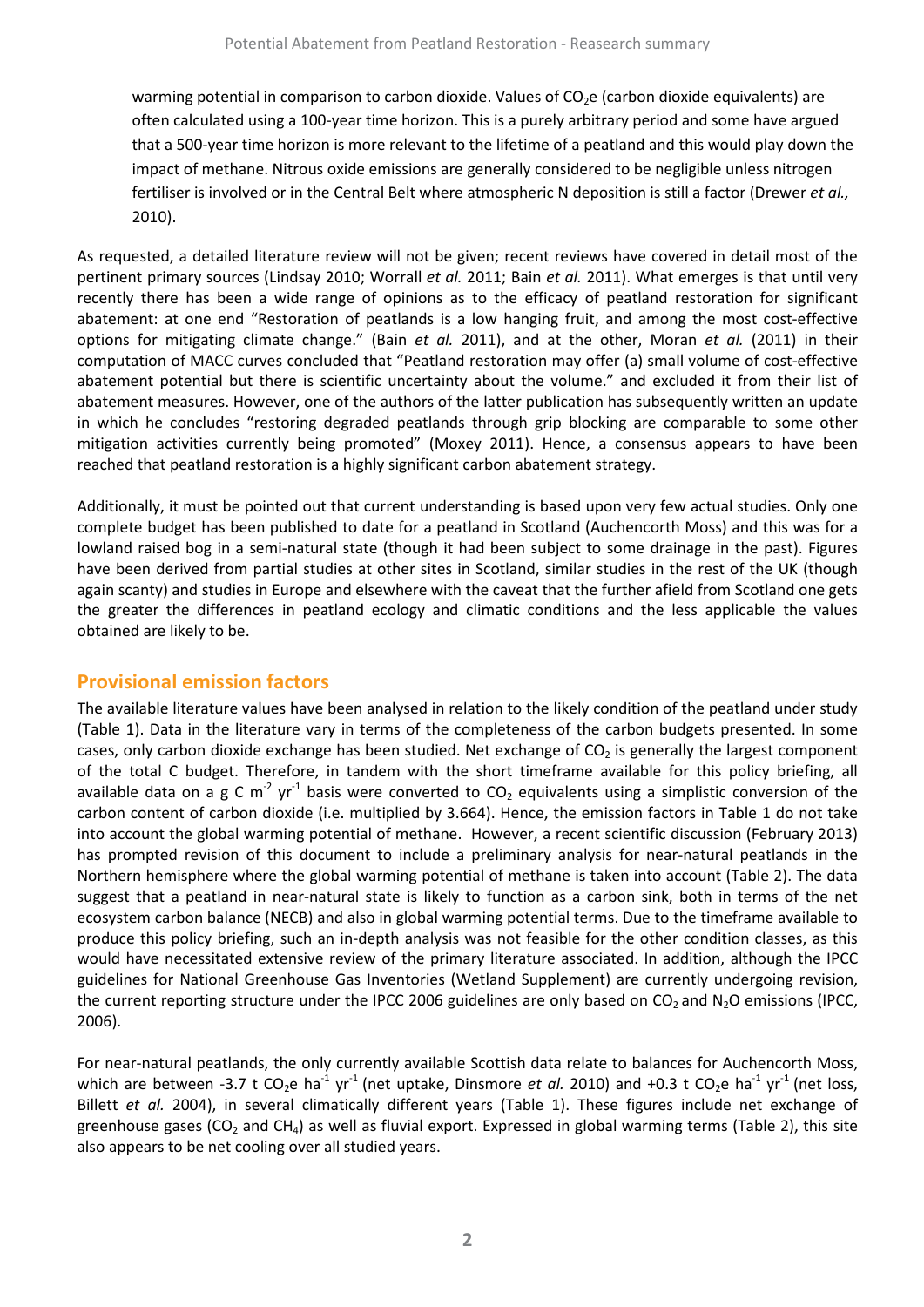Other data obtained from the British Isles support this Scottish figure. For blanket bogs, Koehler *et al.* (2011) studied interannual variability of greenhouse gas exchange and fluvial export in a comparable situation in an Irish blanket peat at Glencar (presumably in relatively good condition) over six consecutive years and found similar ranges of -2.4 (net uptake) to +0.3 t CO<sub>2</sub>e ha<sup>-1</sup> yr<sup>-1</sup> (net loss, Table 1). In global warming terms, the site was net cooling over 4 out of the 6 studied years (Table 2). Worrall *et al.* (2009) estimated the net carbon sink at the Moorhouse NNR (a heavily impacted upland peatland in England) to vary between -0.2 to -0.71 t CO<sub>2</sub>e ha<sup>-1</sup>  $\gamma$ r<sup>-1</sup>, based on multi-annual studies of net GHG exchange and fluvial losses.

In a recent UK wide review, Billett *et al.* (2010) quote historic values of -1.3 to -7.7 t CO<sub>2</sub>e ha<sup>-1</sup> yr<sup>-1</sup> based on longterm average accumulation (i.e. net increment in peat accumulation) and hence conclude that current figures are more likely in the range of -1.3 to -2.6 t CO<sub>2</sub>e ha<sup>-1</sup> yr<sup>-1</sup>. The windfarm carbon calculator (Nayak *et al.* 2010) uses an example input value of -0.9 t CO<sub>2</sub>e ha<sup>-1</sup> yr<sup>-1</sup> for undrained peat. Strack (2008) gives the mean long term C accumulation rate for northern bogs as -0.7 to -1.1 t  $CO_2e$  ha<sup>-1</sup> yr<sup>-1</sup>, again based on long term average accumulation figures, which of course integrate the net GHG and fluvial fluxes.

It is very difficult to compare some of the figures in the literature. Not all publications fully disclose how the carbon budget has been constructed, and particularly the contributions from methane emissions are often minimally discussed. In addition, very few studies take into account the uncertainty in fluvial export losses, and converting such losses to carbon dioxide equivalents is not possible as the fate of such carbon has seldom been elucidated. The only exception to this for near-natural sites are the Billett et al. 2004, Koehler et al., 2011 and Dinsmore/Drewer et al., 2010 studies, which present full carbon balances in carbon dioxide equivalents.

For damaged peatlands, the literature base on GHG emissions is particularly sparse, and, in addition, suffers from a lack of clarity on the level of degradation for each given site. Such assessments are difficult to make, because the severity of the effects on peatland functioning by drainage, afforestation, peat harvesting and other land uses are dependent on the scale of such activities and the length of time they have been in place, and the literature often does not give a complete historical account of the land management of degraded sites. Nevertheless, we have attempted to group available data on the basis of the main reported land management.

Depending on the severity of drainage activities, drained bogs may still function as net accumulators of carbon if drainage is not too severe (Table 1, full GHG equivalents for damaged sites as in Table 2 were not calculated for the purpose of this report).The only reasonably complete budget for a UK drained peatland was published by Rowson et al. (2010), where grip blocking had taken place just the year prior to measurements. Their data suggested the site to be a significant carbon source.

The effects of afforestation of peatlands are equally equivocal. Finnish research has shown that some naturally treed bogs can still be net carbon sinks, even after drainage to encourage tree growth has taken place (Lohila et al., 2011). In contrast, publications by the same group of researchers on emissions from a production forest on peatland showed that site to be net carbon emitting (Lohila et al., 2007; Table 1). The net effect appears to be dependent on the age of the tree stand, tree density, and climatic conditions. Afforestation shifts the net accumulation function from the peat soil for the most part to accumulation into tree biomass (both aboveground as timber and below-ground in root biomass). While afforested peatlands are reported to be net carbon accumulating during the early phases of tree growth, much less carbon is directed towards peat accumulation and the net benefits of carbon accumulation would be almost entirely lost from the site after tree harvest. We therefore presented the most likely range of emissions on such sites, excluding the high benefits achieved only in the early growth phase as well as the strong net emissions during the first few years following felling and restocking (e.g. Mäkiranta et al, 2010) for the most likely emission factor estimate (Table 1). The substitution effects of using timber harvested from such sites, instead of other, more carbon intensive, building materials or as fuel, may also be very substantial although it was not possible to summarise such benefits within the scope of this policy briefing. Much research is still ongoing to provide evidence of where restocking of already established forestry plantations may be viable alternative to peatland restoration; for example, in areas where peatland restoration may be extremely sensitive to current climatic conditions and where continuing tree cover would provide higher net benefits in the medium term. Minnuno et al (2010) modelled the likely CO<sub>2</sub> balances of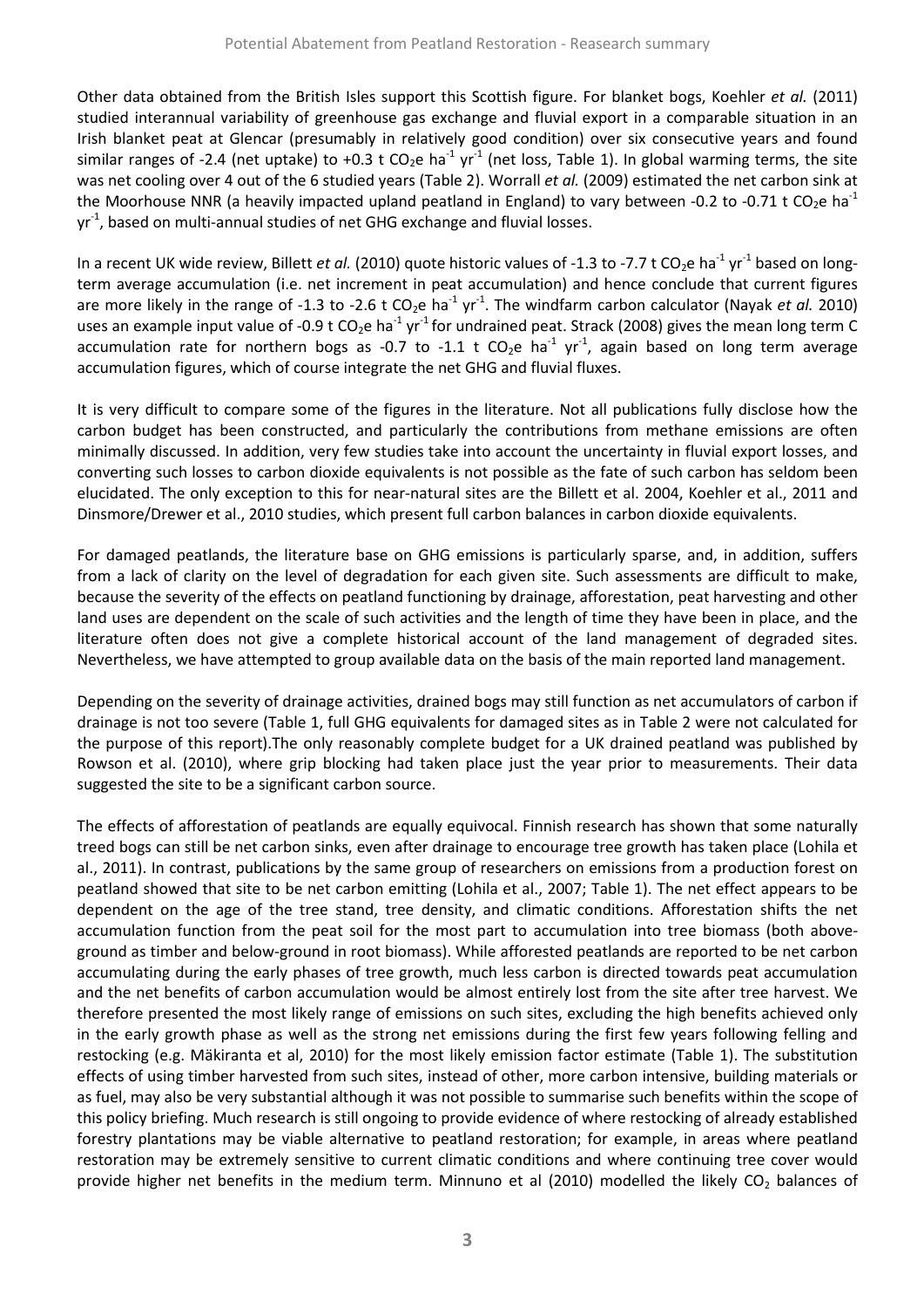peatland afforestation and concluded that 4 rotations of afforestation on deep peat could provide net carbon benefits. The soil carbon content of such sites was estimated to fall after 3 rotations. Such model outputs are encouraging but require validation data from Scottish afforested peatlands at present. Other under-reported evidence includes the emissions from drainage grips on afforested peatlands, which can be substantial sources of  $CO<sub>2</sub>$  and CH<sub>4</sub> emissions (e.g Minkinnen and Laine, 2006).

Peatland conversion to cultivated land, peat harvesting and peat erosion carry the highest emission factors. The literature values almost universally point to large net losses in such areas. It must be pointed out, however, that the majority of the studies from which the data were derived only monitored soil respiration and did not take into account any photosynthetic uptake. As most of such sites are predominantly bare, however, we assumed photosynthetic uptake to be minimal. Depending on the fertility of the site and any additional fertilisation practices, substantial methane or nitrous oxide emissions may also be observed on cultivated peatlands.

Finally, peatland restoration can achieve very high carbon benefits in the initial years post restoration which then 'tail off' as the restored peatland reaches a more stable phase. This is thought to be due to high inputs from increased primary production in the years after restoration efforts as vegetation re-establishment is often very rapid and strong growth characterises the early phases. The net decomposition pathways in these early years are still running at a lower rate than in a near-natural system as the microbial community is not yet adapted to the increased carbon inputs below-ground. This 'lag effect' may be the cause of the, often high, net carbon benefits reported from restoration sites in the early phases after restoration efforts have been completed. In some sense, such early high carbon benefits may be viewed as similar to the high accumulation rates observed in young mires (e.g. Clymo et al., 1998). The most complete data on the GHG benefits of peatland restoration are the reports by Bortoluzzi et al. (2006), where the data included in Table 1 both  $CO<sub>2</sub>$  and  $CH<sub>4</sub>$  terms and suggest generally strong carbon benefits even when methane emissions are taken into account.

The net emission factor (EF) in any restoration scenario is the difference between the initial and final EFs, e.g. if a loss of 3.5 t CO<sub>2</sub>e ha<sup>-1</sup> yr<sup>-1</sup> can be restored to give a sequestration of 1 t CO<sub>2</sub>e ha<sup>-1</sup> yr<sup>-1</sup>, the net benefit is 4.5 t  $CO_2$ e ha<sup>-1</sup> yr<sup>-1</sup>. As expressed above, all emission factors carry with them a very substantial uncertainty, which is primarily caused by large, more than 100%, interannual variability in carbon fluxes. Even in the case of peatlands in relatively good condition, this variability can take the form of an observable carbon sink in one year followed by function as a source the following year. In the absence of sufficient long-term experimental data that can set limits on the interannual variability in peatlands of less than good condition, it is likely that similar uncertainty applies.

# **Area with potential for restoration**

The condition of the Scottish peatland resource is not currently known at national scale. Much of the resource is not in pristine condition, with some areas in exceptionally poor condition due to excessive drainage, overgrazing and/or peat harvesting. Joosten and Clark (2002) put UK peatland area at a conservative 1750 kha but mire at 100 kha, i.e. only 6% is actively peat forming. Since nearly 80% of the resource is in Scotland, the Scottish figure would be close to 6% also. We estimate that only ca. 30% of the Scottish blanket bog area is currently in good, near-natural, condition based on mapping of erosion, forestry conversion, and peat cutting plus a conservative estimate of the existing grazing, burning and windfarm impacts (Artz et al., 2013a). The situation is much worse for raised bog, where estimates suggest that only ca. 2.7 kha (< 10 %) are in near-natural condition (Lindsay & Immirzi 1996; Artz et al., 2013b).

A conservative estimate puts the figure for erosion-impacted blanket bogs in Scotland at a minimum of 157 kha to 390 kha for major erosion features (based on the 1:250,000 Soils Map deep peat soils and LCS88 definition of blanket bog erosion features, respectively, Artz et al., 2013a). A maximum of 706 kha for all LCS88 blanket bog areas are affected by a certain degree of erosion, depending upon the severity of erosion and the percentage of area affected.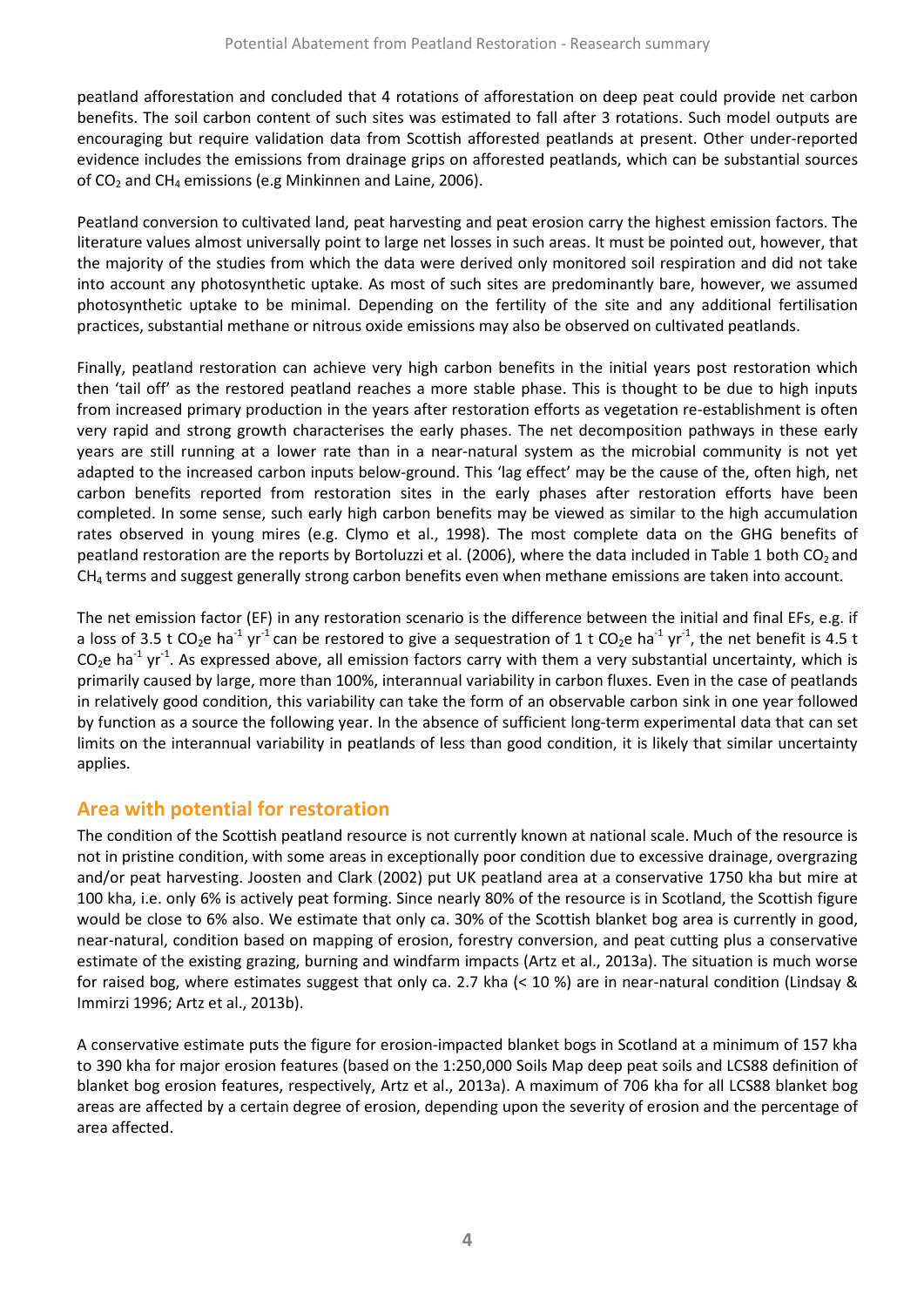Historic or current domestic and industrial peat extraction affects ca. 56.8 kha of blanket bog (mostly domestic extraction) and between 2.9 to 4.1 kha of raised bog (Artz et al., 2013a,b), some of which overlap in area with erosion and other issues. Substantial carbon savings may be achieved in such areas if further losses through erosion can be controlled; however, the extent and severity of erosion and peat harvesting differ, making it difficult to estimate the effect on the condition of such peatlands.

Full conversion to agricultural land is relatively low in occurrence in Scotland with the exception of some former raised bog margins. Excessive grazing, in isolation or combined with historic drainage for agricultural improvement, and drainage in preparation for forestry, are a common feature of many blanket and raised bog areas but reliable figures for the areal extent do not exist (Artz et al., 2013a,b) as much of the early (1940-1980) agricultural grant payments for drainage and payment schemes for grazing did not require monitoring of the magnitude of their impacts. Emissions data from conversion to agriculture and drainage practice, with or without excessive grazing, suggest that substantial carbon savings are possible from such peatlands, but a national assessment of peatland condition would be necessary to enable identification of specific areas suitable for restoration. The figures for afforestation alone (next bullet) suggest that ca. 190 kha of UK deep peatlands were prepared for conifer planting through ploughing and drainage (Morison *et al.*, 2010), suggesting a very large figure for all land use conversions involving drainage. However, the impact of drainage schemes applied before the 1980's, as there are no national data that have monitored if such drains are still functional or have led to other drainage factors such a peat pipe or gully formation.

While the current guidance is avoidance of forestry plantations on peat deeper than 0.5 m, ca. 145 kha of deep peat (soils >0.5 m of peat) have already been converted to commercial conifer plantations and an additional 0.4 kha are under broadleaf woodland cover (Morison *et al.*, 2010). As the carbon savings from especially conifer plantations are predominantly held in the tree biomass, restoration to peatland habitat may hold persuasive potential for long-term carbon savings. Indeed, restoration of formerly afforested peatlands is already common practice or in discussion on many of the Scottish peatlands areas that hold particularly high carbon stocks (e.g. the Flow Country blanket bogs, and the Flanders Moss and Solway Moss North raised bog complexes). However, as previously stated, the carbon benefits of restoration versus another forestry rotation, and indeed, whether restoration is realistically achievable, cannot be ascertained at present for the afforested area in Scotland. This discussion also needs to take into account the other ecosystem services that peatland or plantation forests provide, but this was outside the scope of this report.

### **Abatement potential over time**

There are no published data on restoration projects that are directly comparable to Scottish peatlands. Very few of the studies published from projects in other countries have followed the carbon balance of a restoration project over a long period, and there is no single published study on carbon balances that has followed a restoration project from pre-restoration measures through to the resulting situation after a few years to decades, hence predictions for abatement potential from restoration measures can only carry limited confidence. Current proxy development, such as using vegetation composition as an indicator of the site C emissions (e.g. Couwenberg et al., 2011), show much promise but require validation in a Scottish context.

Various researchers have published data on emissions savings from restored peatlands that have ranged from a substantial carbon emissions benefit as quickly as two years post restoration measures (Waddington et al. 2010) due to substantial abatement of net decomposition by revegetation or the net loss of DOC and POC, to only modest results after 50 years (Yli-Petäys et al. 2007) in the case of a severely damaged, mechanically extracted peatland.

In the longer timescale, actual C gains can be expected if restoration achieves a return to a functional peatland. Lindsay (2010) used a simple peat accumulation model based on decomposition rates to suggest a likely timeframe of 42 years before peatland restoration achieves net C gain. Hence it is likely that the development of the abatement potential over time from any restoration project is heavily dependent on the starting condition,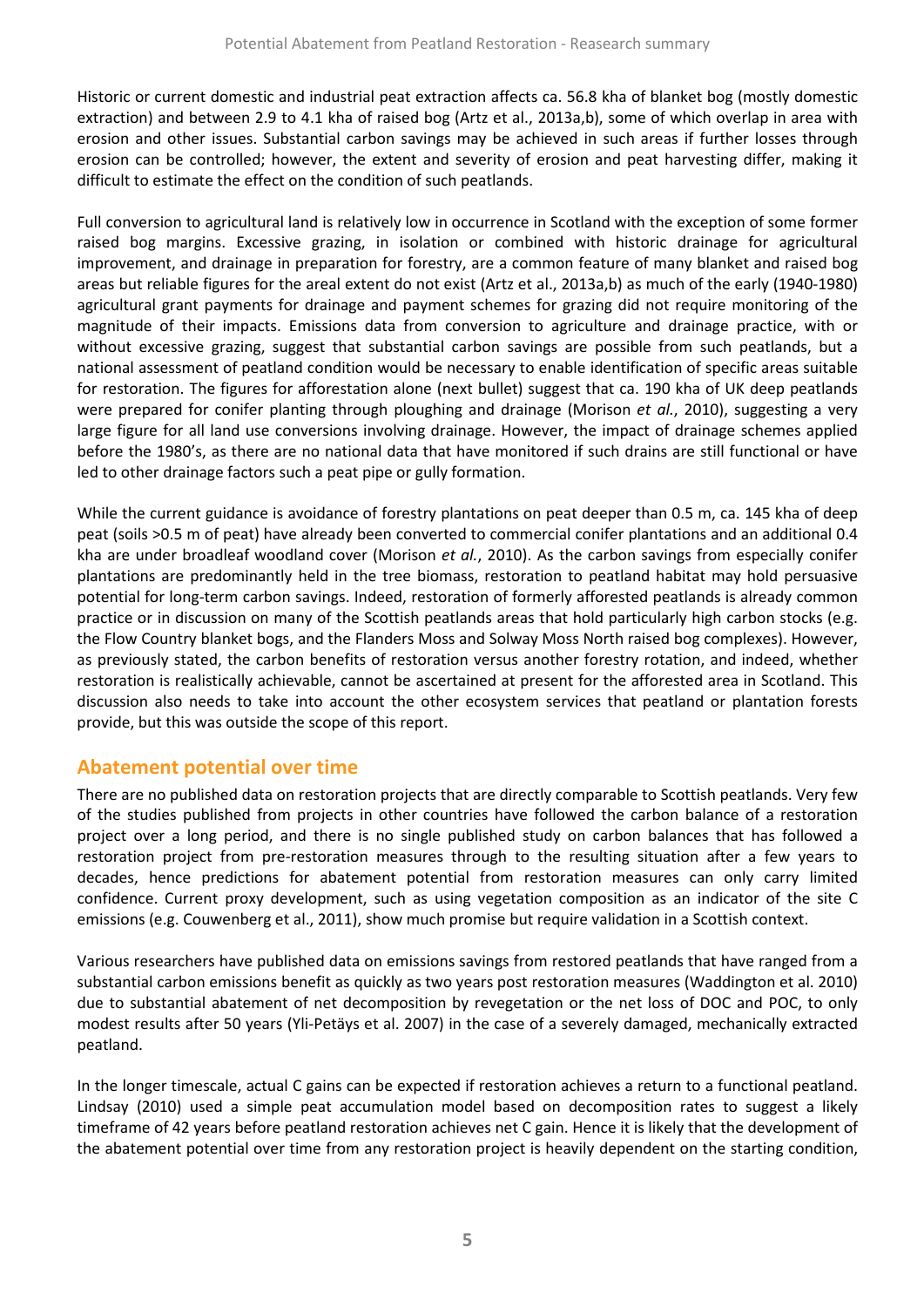for example, carbon savings from a severely drained peatland may take longer to materialise than from a less affected peatland.

All restoration targeted at reducing emissions from damaged peatlands will produce carbon savings. The time required to achieve significant emissions reduction will vary from a few years (for less severely damaged peatlands) to more than a decade (for more heavily damaged peatlands). However, in the latter case, the longterm emissions savings from such sites may be worth the longer wait for a return on the higher financial investment in restoration management, as such sites are at the higher end of the scale of current emissions (see Figure 1 below).



**Time** (interval between each different state depends on starting condition)

**Figure 1:** Likely carbon emissions savings between the worst case (red) and best case (blue) extremes of reported literature values for damaged bogs (left) and the trajectory after restoration to the target of creation of stable, near-natural, peatland conditions. High initial carbon savings can be achieved from heavily damaged bogs by limiting erosion and decomposition losses, but full benefits to re-create near-natural bog conditions may take decades. Conversely, lower initial savings may be achieved from restoration of less damaged sites by reversing decomposition losses and enhancing net primary productivity through water-table management, but stable, near-natural, conditions will be achieved in a shorter timeframe, hence creating stable, long-term C benefits much quicker. Data on sites immediately post restoration are highly speculative (grey).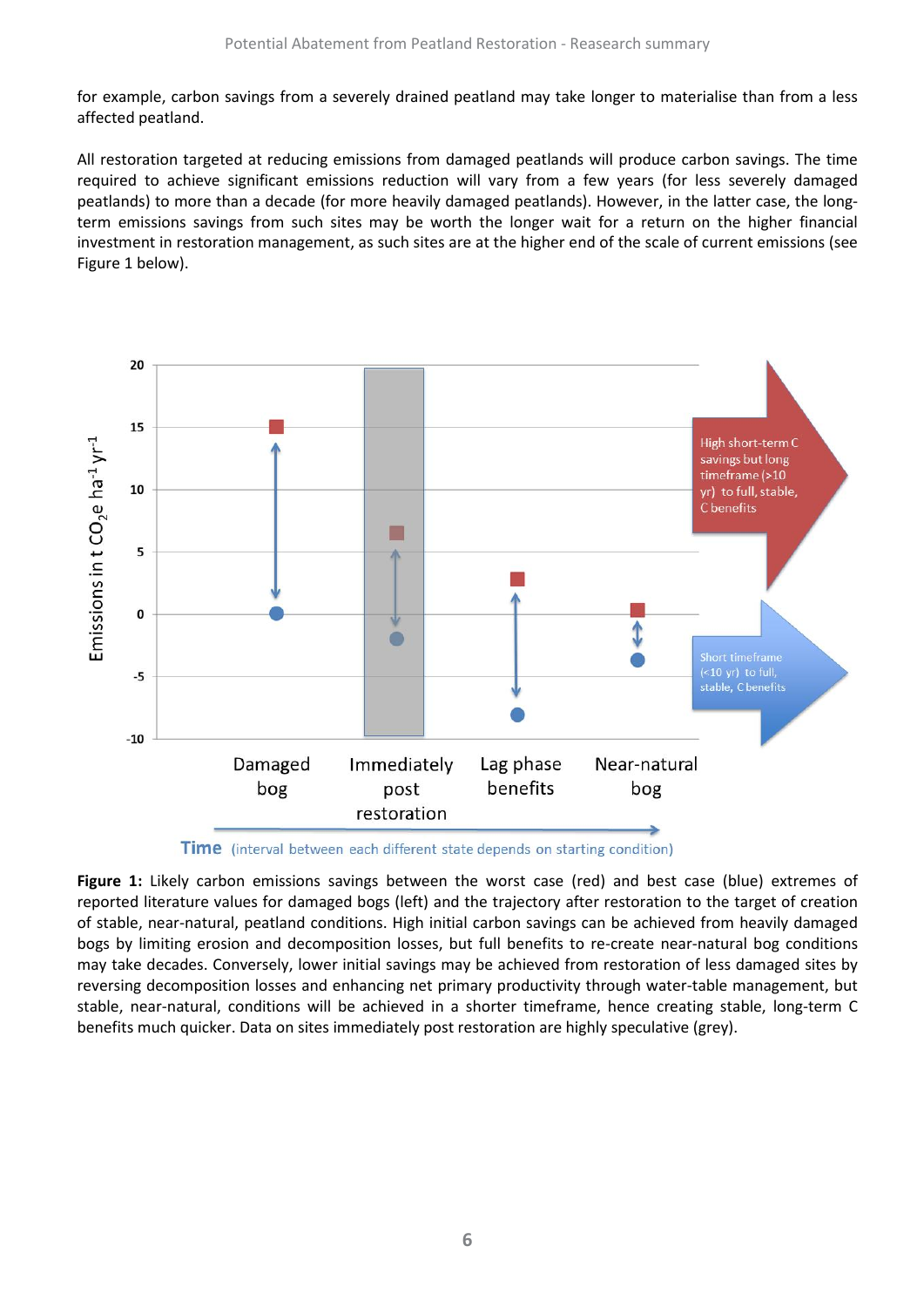| Land use                    | Likely <sup>\$</sup> current                             | Literature EF         | References (abbreviation indicates completeness                                        |  |  |  |
|-----------------------------|----------------------------------------------------------|-----------------------|----------------------------------------------------------------------------------------|--|--|--|
|                             | average emissions                                        | range                 | of study: M-modelled, F-full balance, C-CO <sub>2</sub> only,                          |  |  |  |
|                             | factor (EF) range                                        | $(t CO2e ha-1 yr-1)$  | G-GHG only, P-partially modelled, L-long term                                          |  |  |  |
|                             | (t CO <sub>2</sub> e ha <sup>-1</sup> yr <sup>-1</sup> ) |                       | average) <sup>#</sup> References in italics indicate studies                           |  |  |  |
|                             |                                                          |                       | where a range of literature values has been                                            |  |  |  |
|                             |                                                          |                       | presented and the full range has been included in                                      |  |  |  |
|                             |                                                          |                       | this Table.                                                                            |  |  |  |
| Near-natural                | $-3.7$ to $+0.3$                                         | $-4.1$ to $+0.3$      | (Gorham 1991 <sup>M</sup> ; Cannell et al. 1999 <sup>M</sup> ; Saarnio et              |  |  |  |
|                             |                                                          |                       | al., 2007; Charman 2002 <sup>L</sup> ; Turunen 2003 <sup>L</sup> ; Billett             |  |  |  |
|                             |                                                          |                       | et al. 2004 <sup>°</sup> ; Worrall et al. 2009 <sup>°</sup> ; Dinsmore et al.          |  |  |  |
|                             |                                                          |                       | 2010 <sup>F</sup> ; Drewer et al., 2010 <sup>F</sup> ; Evans & Lindsay                 |  |  |  |
|                             |                                                          |                       | $2010^{\circ}$ ; Koehler et al. 2011 <sup>F</sup> ; Worrall et al. 2011 <sup>L</sup> ) |  |  |  |
| Bare peat                   | $0$ to $+5.5$                                            | $0$ to $+9$           | (IPCC 2006; Bortoluzzi et al. 2006 $\text{G}$ ; Waddington                             |  |  |  |
| (eroded or                  |                                                          |                       | et al. 2010 <sup>P</sup> ; Evans & Lindsay 2010; Couwenberg                            |  |  |  |
| harvested $^{1}$ )          |                                                          |                       | 2011; Couwenberg et al. 2011; Worrall et al.                                           |  |  |  |
|                             |                                                          |                       | $2011^M$ )                                                                             |  |  |  |
| Afforested <sup>2</sup>     | -9 to 4.8 (excluding                                     | $-12.5$<br>14.7<br>to | (IPCC 2006; Couwenberg 2011; Lohila et al.                                             |  |  |  |
|                             | extremely young and                                      | (stand<br>age         | 2011 <sup>G</sup> ; Hargreaves et al., 2003 <sup>C/P</sup> , Minkkinen et              |  |  |  |
|                             | old stands)                                              | dependent)            | al., 1999 <sup>°</sup> ; Ojanen et al., 2013 <sup>M</sup> , Lohila et al.,             |  |  |  |
|                             |                                                          |                       | $2007^{\circ}$ )                                                                       |  |  |  |
| Drained (for                | $-0.05$ to $+5.5$                                        | $-0.3$ to $+20$       | (Rowson et al. $2010^{f/p}$ ; Lohila et al. $2011^6$ ;                                 |  |  |  |
| forestry or                 |                                                          |                       | Couwenberg et al. 2011; Hargreaves et al.,                                             |  |  |  |
| grazing                     |                                                          |                       | $2003^{C/P}$ ; Couwenberg 2011; Worrall et al. 2011 <sup>M</sup> )                     |  |  |  |
| improvements <sup>3</sup> ) |                                                          |                       |                                                                                        |  |  |  |
| Cultivated                  | $+9.2$ to $+15$                                          | $+5.5$ to $+24$       | (Couwenberg et al. 2011; Couwenberg 2011;                                              |  |  |  |
|                             |                                                          |                       | Maljanen et al., 2007)                                                                 |  |  |  |
| Restored <sup>4</sup>       | Highly variable,                                         | $-8.1$ to $+2.8$      | (Byrne et al. 2004; Bortoluzzi et al. 2006 <sup>G</sup> ; Yli-                         |  |  |  |
|                             | dependent on site                                        |                       | Petäys et al. 2007 <sup>G</sup> ; Waddington et al. 2010 <sup>P</sup> ;                |  |  |  |
|                             | history<br>time<br>and                                   |                       | Samaritani et al. 2011 <sup>c</sup> )                                                  |  |  |  |
|                             | since restoration                                        |                       |                                                                                        |  |  |  |

<sup>5</sup> Excludes data from predominantly modelled studies, or those atypical to the UK situation. Data do not take into account the global warming potential of methane, as not every study differentiated methane fluxes within the stated budget. See Table 2 for complete figures from near-natural peatlands.

# M-modelled: all components of the reported balance have been derived from a process-based model; F-full balance: all components of the reported balance have been measured directly at the site, although modelling to provide infill for missing data points will have been carried out;  $C-CO<sub>2</sub>$  only: Only carbon dioxide budgets have been measured; G-GHG only: Only carbon dioxide and methane budgets have been measured; P-partially modelled: one or more component terms of the budget are derived from models or estimates; L-long term average: the accumulation rate of the peat itself has been measured.

 $1$  Recently harvested peatlands or fresh erosion features carry the high-end of the range EF values.

<sup>2</sup> Afforested and cropland sites may also have N<sub>2</sub>O emissions arising from fertilisation at time of planting. No UK values for this in existence. Negligible on other sites except where high N deposition exists (Drewer *et al.* 2010).

 $3$  Drained sites showing vegetation conversion to grassland vegetation probably at the higher end.<br> $4$  Probably insufficient data available at present, all from previously bare sites. Very high net sequestration rates

may be observed only temporarily as decomposition pathways are not yet adapted to the new C inputs.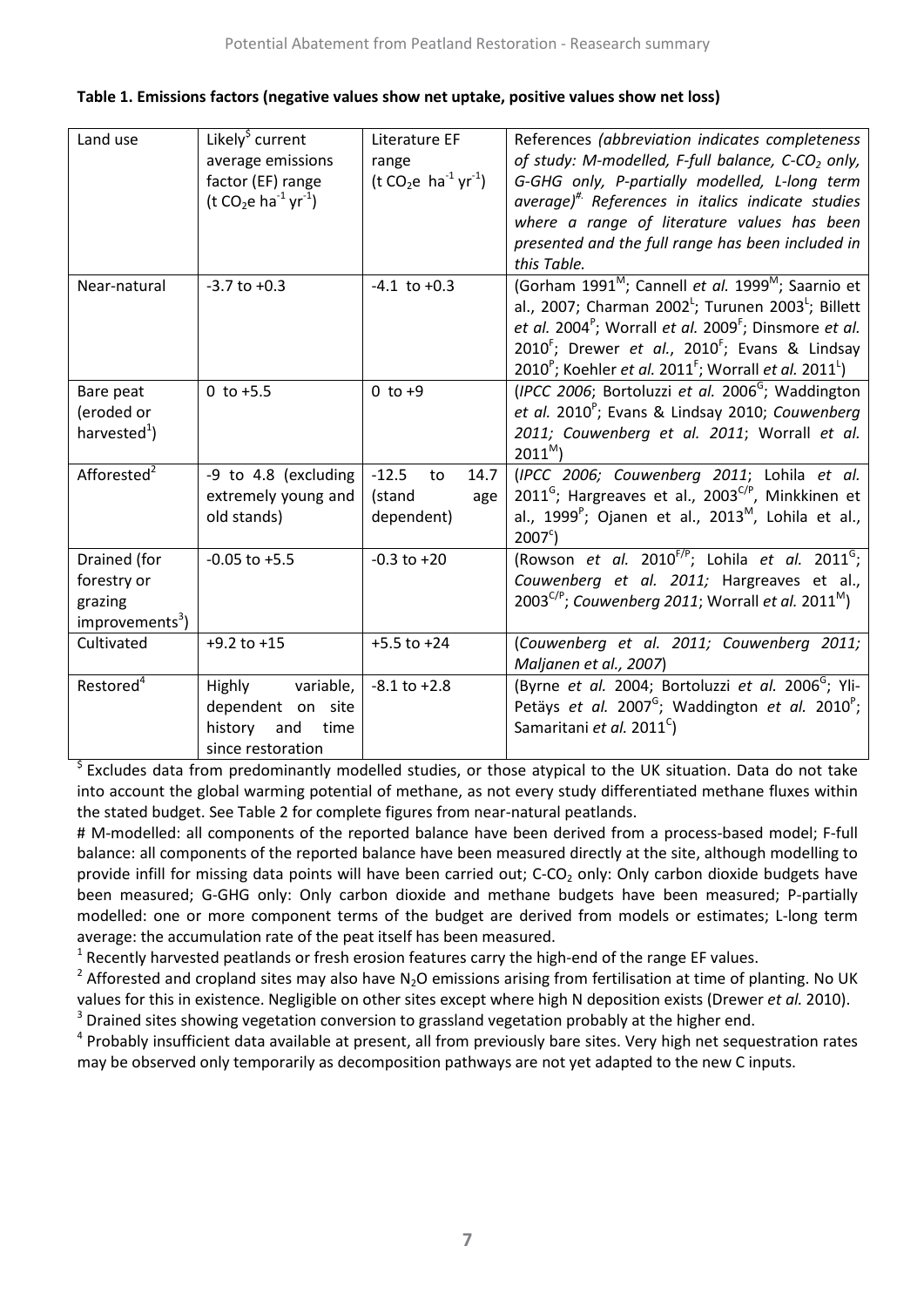| Site                          | year          | $g$ C m <sup>-2</sup> yr <sup>-1</sup> |                 | Reference | In CO <sub>2</sub> e (accounting for global warming<br>potential of GHGs) |                                                     |                                                  |                                                   |                                           |
|-------------------------------|---------------|----------------------------------------|-----------------|-----------|---------------------------------------------------------------------------|-----------------------------------------------------|--------------------------------------------------|---------------------------------------------------|-------------------------------------------|
|                               |               | CO <sub>2</sub>                        | CH <sub>4</sub> | DOC       | <b>NECB</b>                                                               |                                                     | CO <sub>2</sub>                                  | CH <sub>4</sub>                                   | net GHG                                   |
| Glencar                       | 2003          | $-66.8$                                | 3.8             | 13.5      | $-49.5$                                                                   | Koehler et al., 2011                                | $-244.7$                                         | 126.8                                             | $-117$                                    |
| Glencar                       | 2004          | $-67.2$                                | 3.6             | 13.1      | $-50.5$                                                                   | Koehler et al., 2011                                | $-246.2$                                         | 120.2                                             | $-126$                                    |
| Glencar                       | 2005          | $-84$                                  | 4.5             | 13.9      | $-65.6$                                                                   | Koehler et al., 2011                                | $-307.7$                                         | 150.2                                             | $-158$                                    |
| Glencar                       | 2006          | $-12.5$                                | 4.6             | 16.5      | 8.6                                                                       | Koehler et al., 2011                                | $-45.8$                                          | 153.6                                             | 108                                       |
| Glencar                       | 2007          | $-13.5$                                | 4.2             | 11.9      | 2.6                                                                       | Koehler et al., 2011                                | $-49.4$                                          | 140.2                                             | 91                                        |
| Glencar                       | 2008          | $-42.7$                                | 3.6             | 15        | $-24.1$                                                                   | Koehler et al., 2011                                | $-156.4$                                         | 120.2                                             | -36                                       |
| Loch More                     | 1994          |                                        | 5.2             |           |                                                                           | Hargreaves and Fowler, 1998                         |                                                  | 172.5                                             |                                           |
| Glencar                       | 2004          |                                        | 4.6             |           |                                                                           | Laine et al., 2007                                  |                                                  | 152.7                                             |                                           |
| Stordalen                     | 2008/<br>2009 | $-50$                                  | $\overline{2}$  | 3.2       | $-44.8$                                                                   | Olefeldt et al., 2012; Olefeldt<br>and Roulet, 2011 | $-183$                                           | 67                                                | $-116$                                    |
| Stordalen                     | 2003          | $-27$                                  | 5               |           |                                                                           | Christensen et al., 2007                            | $-98$                                            | 166.9                                             | 68                                        |
| Fajemyr                       | 2006          | $-78.6$                                |                 |           |                                                                           | Lund et al., 2007                                   | $-288$                                           |                                                   |                                           |
| Fort Simpson                  | 1995          |                                        | 4.9             |           |                                                                           | Liblik et al, 1997                                  |                                                  | 164.25                                            |                                           |
| Lena River Delta              | 2006          |                                        | 5.1             |           |                                                                           | Sachs et al., 2008                                  |                                                  | 170.5                                             |                                           |
| James Bay                     | 2004          |                                        | 2.8             |           |                                                                           | Pelletier et al., 2007                              |                                                  | 95                                                |                                           |
| Minnesota                     | 1991          |                                        | 12.9            |           |                                                                           | Shurpali et al, 1993                                |                                                  | 431.2                                             |                                           |
| North Hudson Bay              | 1990          |                                        | 0.9             |           |                                                                           | Roulet et al., 1994                                 |                                                  | 32.7                                              |                                           |
| South Hudson Bay              | 1990          |                                        | 2.1             |           |                                                                           | Roulet et al., 1994                                 |                                                  | 69.7                                              |                                           |
| Stordalen                     | 2006          |                                        | 18.3            |           |                                                                           | Jackowicz-Korczynski et al.,<br>2010                |                                                  | 612.5                                             |                                           |
| Stordalen                     | 2007          |                                        | 22.1            |           |                                                                           | Jackowicz-Korczynski et al.,<br>2010                |                                                  | 737.5                                             |                                           |
| Mer Bleue                     | 1999          | $-60$                                  | 4               | 12        | $-44$                                                                     | Roulet et al., 2007                                 | $-219.8$                                         | 133.6                                             | $-86.3$                                   |
| Mer Bleue                     | 2000          | $-35$                                  | $\overline{4}$  | 13        | $-18$                                                                     | Roulet et al., 2007                                 | $-128.2$                                         | 133.6                                             | 5.3                                       |
| Mer Bleue                     | 2001          | $-3$                                   | 5               | 11        | 13                                                                        | Roulet et al., 2007                                 | $-11.0$                                          | 167.0                                             | 156.0                                     |
| Mer Bleue                     | 2002          | $-19$                                  | $\overline{4}$  | 17        | $\overline{2}$                                                            | Roulet et al., 2007                                 | $-69.6$                                          | 133.6                                             | 64.0                                      |
| Mer Bleue                     | 2003          | $-15$                                  | 4               | 18        | $\overline{\phantom{a}}$                                                  | Roulet et al., 2007                                 | $-55.0$                                          | 133.6                                             | 78.6                                      |
| Mer Bleue                     | 2004          | $-115$                                 | $\overline{4}$  | 20        | $-91$                                                                     | Roulet et al., 2007                                 | $-421.4$                                         | 133.6                                             | $-287.8$                                  |
| <b>Ellergower Moss</b>        | 1992          |                                        | 2.3             |           |                                                                           | Clymo et al., 1995                                  |                                                  | 78.8                                              |                                           |
| <b>Ellergower Moss</b>        | 1992          |                                        | 6.4             |           |                                                                           | Clymo et al., 1995                                  |                                                  | 214.3                                             |                                           |
| Bad a Cheo                    | 1992          |                                        | 3.6             |           |                                                                           | Chapman and Thurlow, 1996                           |                                                  | 121.9                                             |                                           |
| Stor Amyran                   | 1992          | $-10.3$                                | 4.1             | 4.2       | $-2$                                                                      | Waddington and Roulet, 2000                         | $-37.7$                                          | 136.9                                             | 99.2                                      |
| Stor Amyran                   | 1993          | $-3$                                   | 3.9             | 6.7       | 7.6                                                                       | Waddington and Roulet, 2000                         | $-11.0$                                          | 130.2                                             | 119.2                                     |
| Auchencorth Moss              | 2006          | $-88.4$                                | 0.1             |           |                                                                           | Drewer et al, 2010                                  | $-324.0$                                         | 4.9                                               | $-319.1$                                  |
| Auchencorth Moss              | 2007          | $-136.0$                               | 0.3             | 18.6      | $-117.1$                                                                  | Dinsmore et al., 2010                               | $-498.3$                                         | 9.9                                               | $-488.5$                                  |
| Auchencorth Moss              | 2008          | $-93.5$                                | 0.4             | 32.2      | $-60.9$                                                                   | Dinsmore et al., 2010                               | $-342.6$                                         | 12.3                                              | $-330.3$                                  |
| Auchencorth Moss              | 1998          | $-27.8$                                | 4.1             | 26.9      | 3.2                                                                       | Billett et al., 2004                                | $-342.6$                                         | 136.9                                             | $-205.7$                                  |
| Auchencorth Moss              | 2011          |                                        | 1.7             |           |                                                                           | Drewer et al, unpublished<br>(poster)               |                                                  | 56.7                                              |                                           |
| Whim Moss                     | 2008          |                                        | 5.0             |           |                                                                           | Kivimaki et al., 2012                               |                                                  | 167.5                                             |                                           |
| Average flux (+/-<br>SEM) [n] |               |                                        |                 |           | $-29.9 + (-9)$<br>$[n=19]$<br>from 5<br>sites]                            |                                                     | $-194 + (-30$<br>$In=22 from 6$<br><u>sites]</u> | <u>157+/-25</u><br>In=36 from 16<br><u>sites]</u> | $-76 + (-39)$<br>$[n=21$ from<br>5 sites] |

NECB – net ecosystem carbon balance. Negative values indicate net sequestration into the soil.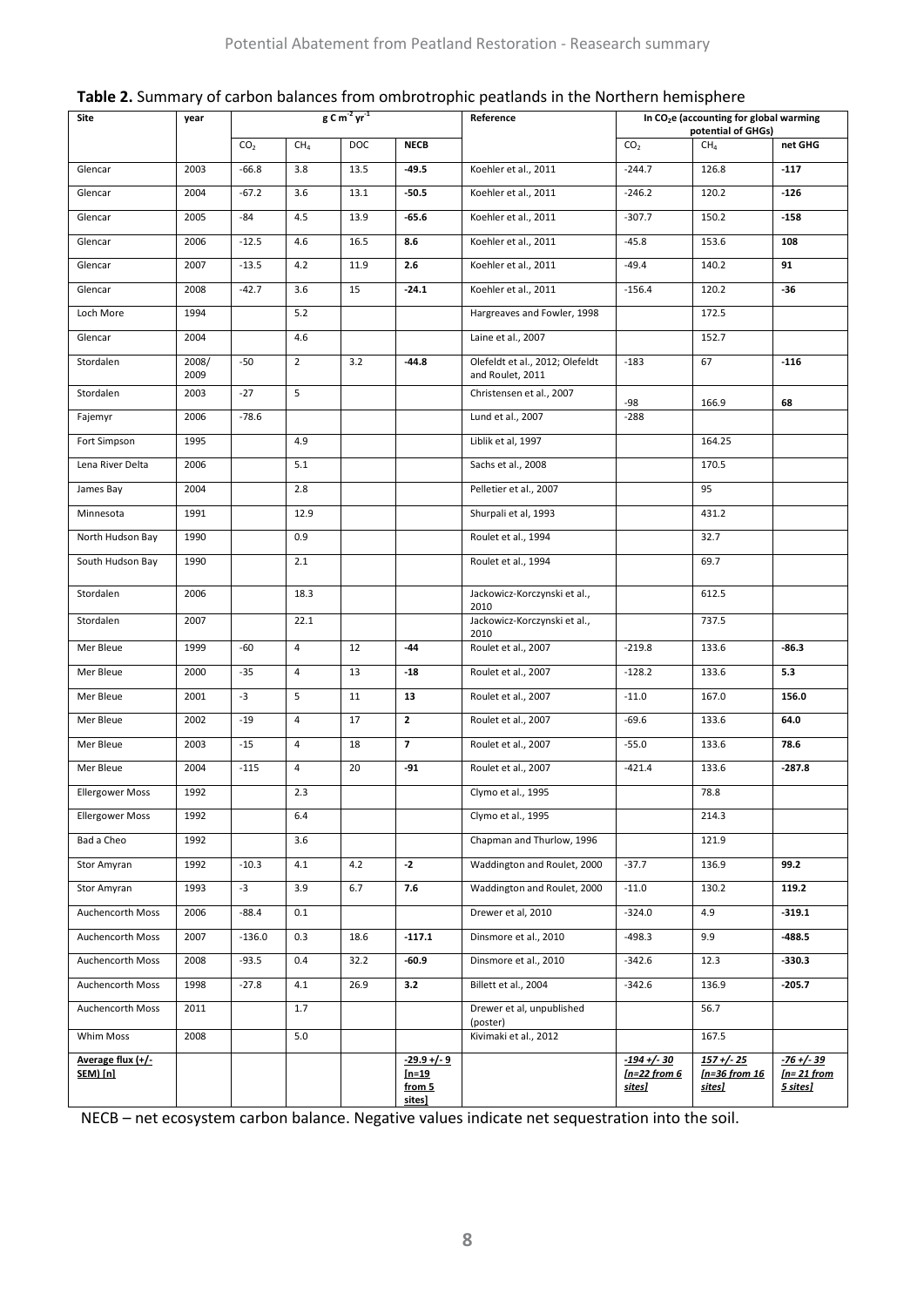# **Further information** Please contact Artz, R.R.E., Chapman, S.J., Donnelly, D. and Matthews, R.B. at the James Hutton Institute

Document revised March 2013.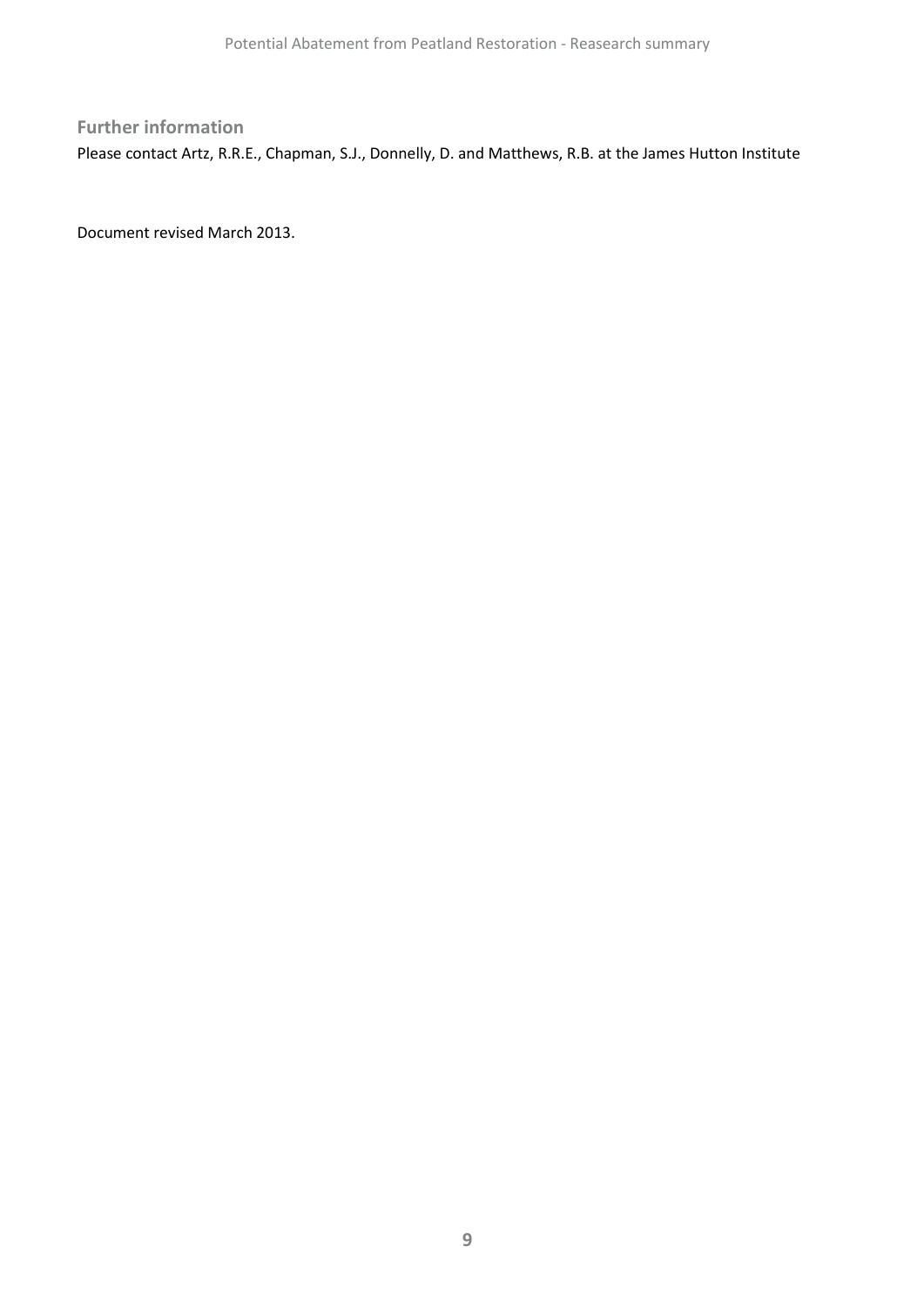#### **References**

- Artz, R.R.E., Donnelly, D., Andersen, R., Mitchell, R., Chapman, S.J., Smith, J., Smith, P., Cummins, R., Balana, B. & Cuthbert, A. 2013a. Managing and restoring blanket bog to benefit biodiversity and carbon balance - a scoping study. Scottish Natural Heritage Commissioned Report.
- Artz, R.R.E., Donnelly, D., Cuthbert, A., Evans, C., Smart, S., Reed, M., Kenter, J. & Clark .J 2013b. Restoration of lowland raised bogs in Scotland: Emissions savings and the implications of a changing climate on the lowland raised bog condition in Scotland. Commissioned report to the Scottish Wildlife Trust).
- Bain, C.G., Bonn, A., Stoneman, R., Chapman, S., Coupar, A., Evans, M., Gearey, B., Howat, M., Joosten, H., Keenleyside, C., Labadz, J., Lindsay, R., Littlewood, N., Lunt, P., Miller, C., Moxey, A., Orr, H., Reed, M., Smith, P., Swales, V., Thompson, D.B.A., Thompson, P.S., Van de Noort, R., Wilson, J.D., & Worrall, F. IUCN UK Commission of Inquiry on Peatlands. 2011. Edinburgh, IUCN UK Peatland Programme.
- Billett, M.F., Charman, D.J., Clark, J.M., Evans, C.D., Evans, M.G., Ostle, N.J., Worrall, F., Burden, A., Dinsmore, K.J., Jones, T., McNamara, N.P., Parry, L., Rowson, J.G. & Rose, R. 2010. Carbon balance of UK peatlands: current state of knowledge and future research challenges. Climate Research, 45, 13-29.
- Billett, M.F., Palmer, S.M., Hope, D., Deacon, C., Storeton-West, R., Hargreaves, K.J., Flechard, C. & Fowler, D. 2004. Linking land-atmosphere-stream carbon fluxes in a lowland peatland system. Global Biogeochemical Cycles, 18.
- Bortoluzzi, E., Epron, D., Siegenthaler, A., Gilbert, D. & Buttler, A. 2006. Carbon balance of a European mountain bog at contrasting stages of regeneration. New Phytologist, 172, 708-718.
- Byrne, K.A., Chonjicki, B., Christensen, T.R., Drosler, M., Freibauer, A., Friborg, T., Frolking, S., Lindroth, A., Mailhammer, J., Malmer, N., Selin, P., Turunen, J., Valentini, R., & Zetterberg, L. EU Peatlands: Current carbon stocks and trace gas fluxes. Christensen, T. R. and Friborg, T. CarboEurope-GHG Report 7/2004 Specific Study 4. 2004.
- Cannell, M.G.R., Milne, R., Hargreaves, K.J., Brown, T.A.W., Cruickshank, M.M., Bradley, R.I., Spencer, T., Hope, D., Billett, M.F., Adger, W.N. & Subak, S. 1999. National inventories of terrestrial carbon sources and sinks: The UK experience. Climatic Change, 42, 505-530.
- Charman, D.J. 2002. Peatlands and environmental change. John Wiley & Sons, Chichester.
- Clymo, R.S., Turunen, J., and Tolonen, K. 1998. Carbon accumulation in peatland. Oikos, 81, 368-388.
- Couwenberg, J. 2011. Greenhouse gas emissions from managed peat soils: is the IPCC reporting guidance realistic? Mires and Peat, 8, 2.
- Couwenberg, J., Thiele, A., Tanneberger, F., Augustin, J., Baerisch, S., Dubovik, D., Liashchynskaya, N., Michaelis, D., Minke, M., Skuratovich, A. & Joosten, H. 2011. Assessing greenhouse gas emissions from peatlands using vegetation as a proxy. Hydrobiologia, 674, 67-89.
- Dinsmore, K.J., Billett, M.F., Skiba, U.M., Rees, R.M., Drewer, J. & Helfter, C. 2010. Role of the aquatic pathway in the carbon and greenhouse gas budgets of a peatland catchment. Global Change Biology, 16, 2750- 2762.
- Drewer, J., Lohila, A., Aurela, M., Laurila, T., Minkkinen, K., Penttila, T., Dinsmore, K., Mckenzie, R., Helfter, C., Flechard, C., Sutton, M. & Skiba, U. 2010. Comparison of greenhouse gas fluxes and nitrogen budgets from an ombotrophic bog in Scotland and a minerotrophic sedge fen in Finland. European Journal of Soil Science, 61, 640-650.
- Evans, M. & Lindsay, J. 2010. Impact of gully erosion on carbon sequestration in blanket peatlands. Climate Research, 45, 31-41.
- Gorham, E. 1991. Northern peatlands: role in the carbon cycle and probable responses to climatic warming. Ecological Applications, 1, 182-195.
- Hargreaves, K.J., Milne, R. and Cannell, M.G.R. 2003. Carbon balance of afforested peatland in Scotland. Forestry, 76, 299-317.
- IPCC 2006. Wetlands. In: Guidelines for National Greenhouse Gas Inventories Volume 4 Agriculture, Forestry and Other Land Use pp. 7.1-7.24.
- Joosten, H. & Clarke, D. 2002. Wise Use of Mires and Peatlands Background and principles including a framework for decision-making. International Mire Conservation Group and International Peat Society.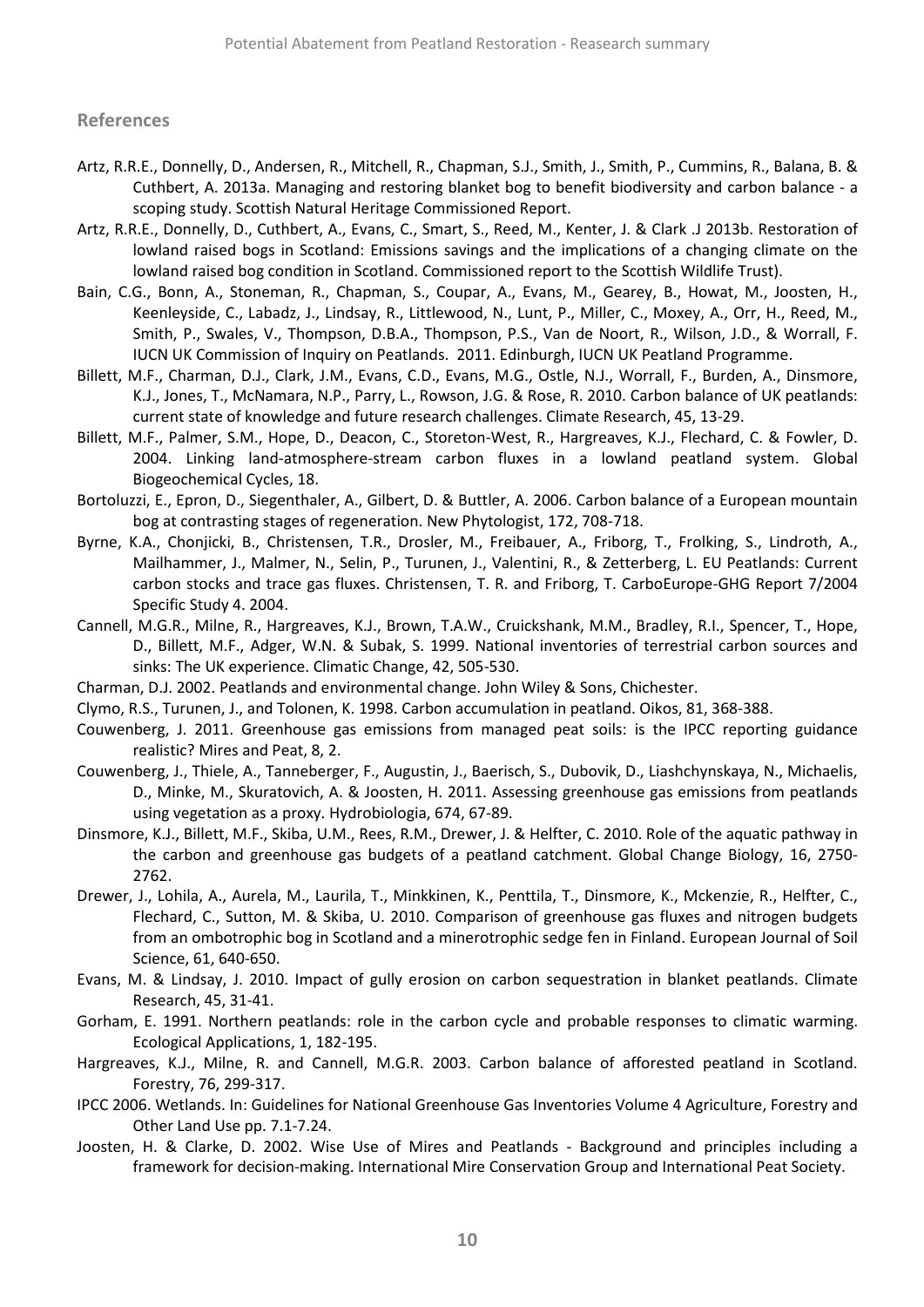- Koehler, A.-K., Sottokornola, M. & Kiely, G. 2011. How strong is the current carbon sequestration of an Atlantic blanket bog? Global Change Biology, 17, 309-319.
- Lindsay, R. Peatlands and carbon: A critical synthesis. 2010. RSPB Scotland.
- Lindsay, R.A. & Immirzi, C.P. An inventory of lowland raised bogs in Great Britain. Scottish Natural Heritage Research, Survey and Monitoring Report No. 78. 1996. Edinburgh, Scottish Natural Heritage.
- Lohila, A., Minkkinen, K., Aurela, M., Tuovinen, J.P., Penttila, T., Ojanen, P. & Laurila, T. 2011. Greenhouse gas flux measurements in a forestry-drained peatland indicate a large carbon sink. Biogeosciences, 8, 3203- 3218.
- Lohila A., Laurila, T., Aro, L., Aurela, M., Tuovinen, J.-P., Laine, J., Kolari, P., Minkkinen, K. 2007. Carbon dioxide exchange above a 30-year old Scots pine plantation established on organic soil cropland. Boreal Environment Research, 12, 141-157.
- Mäkiranta, P., Riutta, T., Penttillä, T. and Minkkinen, K. 2010. Dynamics of net ecosystem CO<sub>2</sub> exchange and heterotrophic soil respiration following clearfelling in a drained peatland forest. Agricultural and Forest Meteorology, 150, 1585-1596.
- Maljanen, M., Hytönen, J., Mäkiranta, P., Alm, J., Minkkinen, K., Laine, J., and Martikainen, P.J. 2007. Greenhouse gas emissions from cultivated and abandonen organic croplands in Finland. Boreal Environment Research, 12, 133-140.
- Minkkinen, K., Vasander, H., Jauhianen, S., Karsito, M., and Laine, J. 1999. Post-drainage changes in vegetation composition and carbon balance in Lakkasuo mire, Central Finland.
- Minkkinen, K., and Laine, J. 2006. Vegetation heterogeneity and ditches create spatial variability in methane fluxes from peatlands drained for forestry. Plant and Soil, 285, 289-304.
- Minunno, F., Xenakis, G., Perks, M.P. and Mencuccini, M. 2010. Calibration and validation of a simplified process-based model for the prediction of the carbon balance of Scottish Sitka spruce (*Picea sitchensis*) plantations. Canadian Journal of Forestry, 40, 2411-2426.
- MLURI 1993. The Land Cover of Scotland 1988 (LCS 88). The Macaulay Land Use Research Institute, Aberdeen.
- Moran, D., MacLeod, M., Wall, E., Eory, V., McVittie, A., Barnes, A., Rees, R., Topp, C.F., Pajot, G., Matthews, R., Smith, P. & Moxey, A. 2011. Developing carbon budgets for UK agriculture, land-use, land-use change and forestry out to 2022. Climatic Change, 105, 529-553.
- Morison, J., Vangelova, E., Broadmeadow, S., Perks, M., Yamulki, S. & Randle, T. 2010. Understanding the GHG implications of forestry on peat soils in Scotland. Forest Research
- Moxey, A. Illustrative economics of peatland restoration. Report to IUCN UK Peatland Programme. 2011.
- Nayak, D.R., Miller, D., Nolan, A., Smith, P. & Smith, J.U. 2010. Calculating carbon budgets of wind farms on Scottish peatlands. Mires and Peat, 4, Art. 9 (Online: [http://www.mires-and](http://www.mires-and-peat.net/map04/map_04_09.htm)[peat.net/map04/map\\_04\\_09.htm\)](http://www.mires-and-peat.net/map04/map_04_09.htm).
- Ojanen, P., Minkkinen, K., and Penttilä, T. 2013. The current greenhouse gas impact of forestry-drained boreal peatlands. Forest Ecology and Management, 289, 201-208.
- Rowson, J.G., Gibson, H.S., Worrall, F., Ostle, N., Burt, T.P. & Adamson, J.K. 2010. The complete carbon budget of a drained peat catchment. Soil Use and Management, 26, 261-273.
- Saarnio, S., Morero, M., Shurpali, N.J., Tuittila, E.S., Mäkilä, M., and Alm, J. 2007. Annual CO<sub>2</sub> and CH<sub>4</sub> fluxes of pristine boreal mires as a background for the life cycle analyses of peat energy. Boreal Environment Research, 12,101-113.
- Samaritani, E., Siegenthaler, A., Yli-Petäys, M., Buttler, A., Christin, P.-A. & Mitchell, E.A.D. 2011. Seasonal Net Ecosystem Carbon Exchange of a Regenerating Cutaway Bog: How Long Does it Take to Restore the C-Sequestration Function? Restoration Ecology, 19, 480-489.
- Strack, M. 2008. Peatlands and Climate Change. International Peat Society, Jyväskylä.
- Turunen, J. 2003. Past and present carbon accumulation in undisturbed boreal and subarctic mires: A review. Suo (Helsinki), 54, 15-28.
- Waddington, J., Strack, M. & Greenwood, M. 2010. Toward restoring the net carbon sink function of degraded peatlands: Short-term response in CO(2) exchange to ecosystem-scale restoration. Journal of Geophysical Research-Biogeosciences, 115.
- Worrall, F., Burt, T., Rowson, J., Warburton, J. & Adamson, J. 2009. The multi-annual carbon budget of a peatcovered catchment. Science of the Total Environment, 407, 4084-4094.